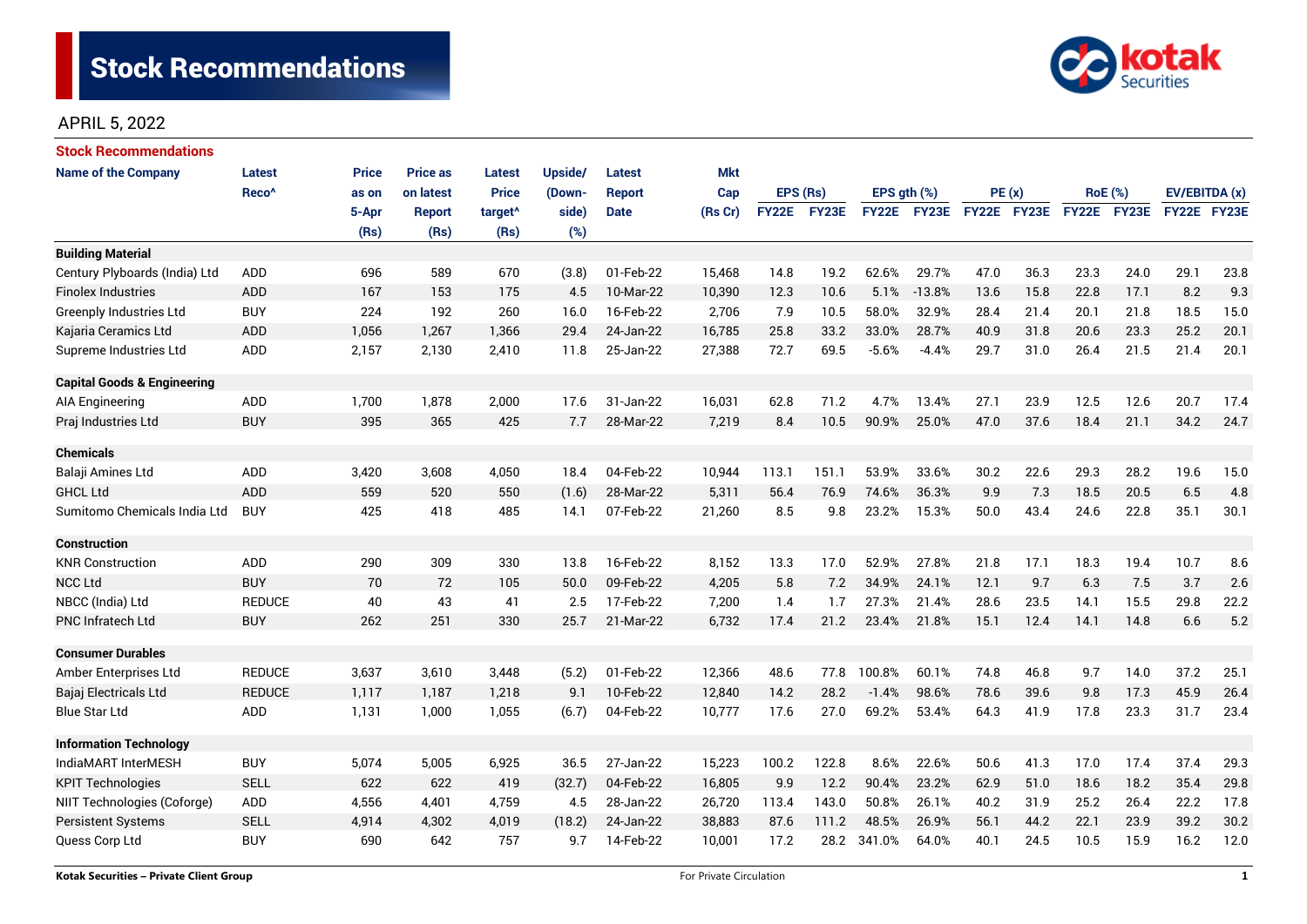

| <b>Stock Recommendations</b>       |                   |              |                 |                     |         |               |            |              |       |                  |              |             |      |                |             |               |      |
|------------------------------------|-------------------|--------------|-----------------|---------------------|---------|---------------|------------|--------------|-------|------------------|--------------|-------------|------|----------------|-------------|---------------|------|
| <b>Name of the Company</b>         | Latest            | <b>Price</b> | <b>Price as</b> | Latest              | Upside/ | Latest        | <b>Mkt</b> |              |       |                  |              |             |      |                |             |               |      |
|                                    | Reco <sup>^</sup> | as on        | on latest       | <b>Price</b>        | (Down-  | <b>Report</b> | Cap        | EPS (Rs)     |       | EPS $gth$ $(\%)$ |              | PE(x)       |      | <b>RoE</b> (%) |             | EV/EBITDA (x) |      |
|                                    |                   | 5-Apr        | <b>Report</b>   | target <sup>^</sup> | side)   | <b>Date</b>   | (Rs Cr)    | <b>FY22E</b> | FY23E | <b>FY22E</b>     | <b>FY23E</b> | FY22E FY23E |      |                | FY22E FY23E | FY22E FY23E   |      |
|                                    |                   | (Rs)         | (Rs)            | (Rs)                | (%)     |               |            |              |       |                  |              |             |      |                |             |               |      |
| <b>Metals &amp; Mining</b>         |                   |              |                 |                     |         |               |            |              |       |                  |              |             |      |                |             |               |      |
| <b>MOIL Ltd</b>                    | <b>BUY</b>        | 193          | 170             | 215                 | 11.2    | 18-Feb-22     | 5,150      | 14.5         | 16.4  | 95.9%            | 13.1%        | 13.3        | 11.8 | 11.5           | 12.2        | 7.1           | 5.4  |
| APL Apollo Tubes Ltd               | <b>BUY</b>        | 993          | 820             | 980                 | (1.4)   | 28-Jan-22     | 24,836     | 21.0         | 27.0  | $-27.6%$         | 28.6%        | 47.3        | 36.8 | 26.7           | 26.8        | 27.3          | 21.7 |
|                                    |                   |              |                 |                     |         |               |            |              |       |                  |              |             |      |                |             |               |      |
| Oil & Gas                          |                   |              |                 |                     |         |               |            |              |       |                  |              |             |      |                |             |               |      |
| Chennai Petroleum Corp             | <b>BUY</b>        | 154          | 104             | 127                 | (17.3)  | 25-Jan-22     | 2,287      | 30.3         | 18.2  | 75.1%            | $-39.9%$     | 5.1         | 8.4  | 24.6           | 12.5        | 7.2           | 8.8  |
| <b>Gujarat Gas</b>                 | <b>ADD</b>        | 519          | 660             | 734                 | 41.3    | 10-Feb-22     | 35,735     | 18.7         | 26.7  | 0.5%             | 42.8%        | 27.8        | 19.5 | 24.3           | 27.3        | 17.0          | 12.2 |
| <b>MRPL</b>                        | <b>ADD</b>        | 49           | 47              | 50                  | 1.5     | 31-Jan-22     | 8,629      | 1.2          |       | 6.8 -137.5%      | 466.7%       | 41.0        | 7.2  | 4.7            | 23.8        | 13.8          | 9.0  |
|                                    |                   |              |                 |                     |         |               |            |              |       |                  |              |             |      |                |             |               |      |
| <b>Paints</b>                      |                   |              |                 |                     |         |               |            |              |       |                  |              |             |      |                |             |               |      |
| Akzo Nobel India Ltd               | <b>BUY</b>        | 1,920        | 1,887           | 2,670               | 39.0    | 14-Feb-22     | 8,968      | 57.9         | 67.2  | 27.3%            | 16.1%        | 33.2        | 28.6 | 17.9           | 19.7        | 20.0          | 17.0 |
|                                    |                   |              |                 |                     |         |               |            |              |       |                  |              |             |      |                |             |               |      |
| <b>Pharmaceuticals</b>             |                   |              |                 |                     |         |               |            |              |       |                  |              |             |      |                |             |               |      |
| <b>Suven Pharmaceuticals</b>       | <b>REDUCE</b>     | 612          | 561             | 550                 | (10.1)  | 17-Aug-21     | 15,547     | 16.9         | 21.1  | 19.0%            | 24.9%        | 36.2        | 29.0 | 27.6           | 26.5        | 28.4          | 22.3 |
|                                    |                   |              |                 |                     |         |               |            |              |       |                  |              |             |      |                |             |               |      |
| <b>Transportation</b>              |                   |              |                 |                     |         |               |            |              |       |                  |              |             |      |                |             |               |      |
| Aegis Logistics Ltd                | <b>BUY</b>        | 215          | 216             | 310                 | 44.0    | 14-Feb-22     | 7,193      | 12.6         | 13.6  | 28.6%            | 7.9%         | 17.1        | 15.8 | 20.4           | 19.0        | 9.7           | 8.7  |
| <b>Allcargo Global Logistics</b>   | <b>BUY</b>        | 359          | 346             | 430                 | 19.8    | 15-Feb-22     | 8,830      | 27.7         | 31.3  | 246.3%           | 13.0%        | 13.0        | 11.5 | 21.2           | 20.1        | 6.9           | 5.8  |
| <b>Blue Dart Express</b>           | <b>BUY</b>        | 6,555        | 6,926           | 7,975               | 21.7    | 01-Feb-22     | 15,601     | 115.0        | 134.0 | 98.3%            | 16.5%        | 57.0        | 48.9 | 36.2           | 33.3        | 16.3          | 14.1 |
| <b>VRL Logistics Ltd</b>           | <b>BUY</b>        | 484          | 499             | 625                 | 29.2    | 04-Feb-22     | 4,411      | 11.3         | 18.3  | 117.3%           | 61.9%        | 42.8        | 26.4 | 14.3           | 21.6        | 13.6          | 10.3 |
|                                    |                   |              |                 |                     |         |               |            |              |       |                  |              |             |      |                |             |               |      |
| <b>Others</b>                      |                   |              |                 |                     |         |               |            |              |       |                  |              |             |      |                |             |               |      |
| Bata India Ltd                     | <b>BUY</b>        | 2,016        | 1,895           | 2,380               | 18.1    | 10-Feb-22     | 26,005     | 27.0         | 36.6  | $-509.1%$        | 35.6%        | 74.7        | 55.1 | 16.3           | 19.4        | 36.8          | 29.3 |
| <b>Central Depository Services</b> | <b>REDUCE</b>     | 1,523        | 1,510           | 1,505               | (1.2)   | 10-Feb-22     | 15,996     | 29.9         | 34.8  | 55.7%            | 16.4%        | 51.0        | 43.8 | 28.5           | 26.6        | 40.7          | 35.0 |
| EPL Ltd                            | <b>ADD</b>        | 188          | 187             | 205                 | 9.2     | 10-Feb-22     | 5,914      | 7.1          | 8.6   | $-6.6%$          | 21.1%        | 26.4        | 21.8 | 12.1           | 13.2        | 10.2          | 8.5  |
| JK Paper Ltd                       | <b>ADD</b>        | 330          | 315             | 340                 | 3.0     | 22-Mar-22     | 5,878      | 35.0         | 51.2  | 146.5%           | 46.3%        | 9.4         | 6.5  | 19.6           | 23.1        | 5.9           | 4.4  |
| Radico Khaitan Ltd                 | <b>REDUCE</b>     | 921          | 978             | 970                 | 5.3     | 07-Feb-22     | 12,253     | 21.2         | 26.1  | 4.4%             | 23.1%        | 43.5        | 35.3 | 15.0           | 16.1        | 27.7          | 23.8 |
| <b>VIP Industries Ltd</b>          | <b>REDUCE</b>     | 739          | 648             | 620                 | (16.1)  | 04-Feb-22     | 10,495     | 6.2          |       | 12.0 -187.3%     | 93.5%        | 119.2       | 61.6 | 14.3           | 23.2        | 54.1          | 33.5 |
| Welspun Corp Ltd                   | <b>SELL</b>       | 187          | 173             | 120                 | (35.8)  | 14-Feb-22     | 4,957      | 11.9         | 9.2   | $-49.8%$         | $-22.7%$     | 15.7        | 20.3 | 7.8            | 5.9         | 6.5           | 7.2  |

*Source: Kotak Securities - Private Client Group*

All recommendations are with a 12 month perspective from the date of the report/update. Investors are requested to use their discretion while deciding the timing, quantity of investment as well as the exit.

NR NoRated. The investment rating and target price, if any, have been suspended temporarily. Such suspension is in compliance with applicable regulation(s) and/or Kotak Securities policies in circumstances when Kotak Secur

Or its affiliates is acting in an advisory capacity in a merger or strategic transaction involving this company and in certain other circumstances.

**NM Not meaningful**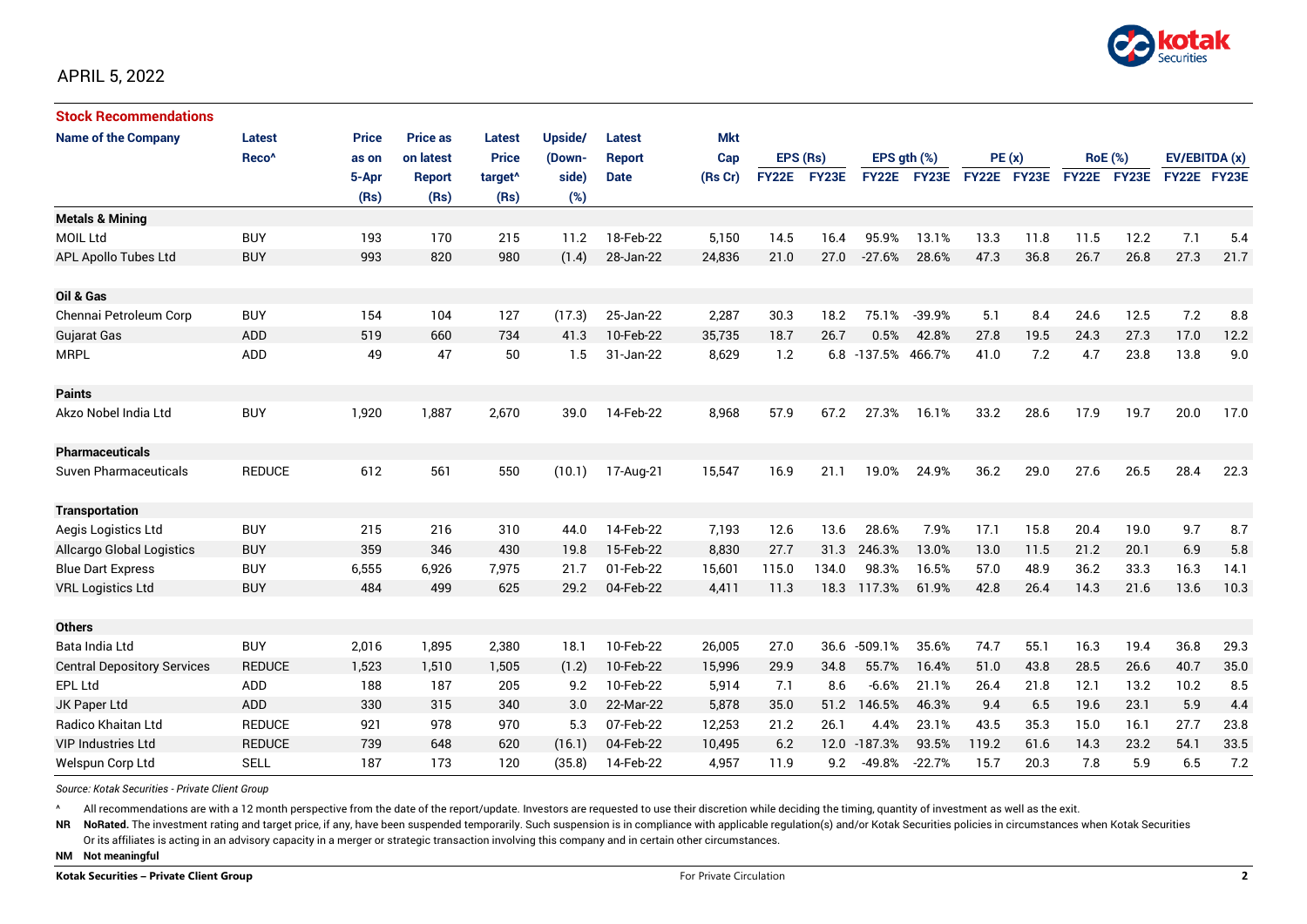

# APRIL 5, 2022

# **RATING SCALE (PRIVATE CLIENT GROUP)**

#### **Definitions of ratings**

| <b>BUY</b>       | $-$               | We expect the stock to deliver more than 15% returns over the next 12 months                                                                                                                                                                                                                                                                                                                                                     |
|------------------|-------------------|----------------------------------------------------------------------------------------------------------------------------------------------------------------------------------------------------------------------------------------------------------------------------------------------------------------------------------------------------------------------------------------------------------------------------------|
| <b>ADD</b>       |                   | - We expect the stock to deliver $5\%$ - 15% returns over the next 12 months                                                                                                                                                                                                                                                                                                                                                     |
| <b>REDUCE</b>    | $-$               | We expect the stock to deliver -5% - +5% returns over the next 12 months                                                                                                                                                                                                                                                                                                                                                         |
| <b>SELL</b>      |                   | - We expect the stock to deliver $\lt$ -5% returns over the next 12 months                                                                                                                                                                                                                                                                                                                                                       |
| <b>NR</b>        |                   | - Not Rated. Kotak Securities is not assigning any rating or price target to the stock.                                                                                                                                                                                                                                                                                                                                          |
|                  |                   | The report has been prepared for information purposes only.                                                                                                                                                                                                                                                                                                                                                                      |
| <b>SUBSCRIBE</b> | $-$               | We advise investor to subscribe to the IPO.                                                                                                                                                                                                                                                                                                                                                                                      |
| <b>RS</b>        | $\qquad \qquad -$ | Rating Suspended. Kotak Securities has suspended the investment rating and price target for this stock, either because there is not a sufficient fundamental basis for determining, or there<br>are legal, regulatory or policy constraints around publishing, an investment rating or target. The previous investment rating and price target, if any, are no longer in effect for this stock and<br>should not be relied upon. |
| <b>NA</b>        |                   | $-$ Not Available or Not Applicable. The information is not available for display or is not applicable                                                                                                                                                                                                                                                                                                                           |
| <b>NM</b>        |                   | - Not Meaningful. The information is not meaningful and is therefore excluded.                                                                                                                                                                                                                                                                                                                                                   |
| <b>NOTE</b>      | -                 | Our target prices are with a 12-month perspective. Returns stated in the rating scale are our internal benchmark.                                                                                                                                                                                                                                                                                                                |

# **FUNDAMENTAL RESEARCH TEAM (PRIVATE CLIENT GROUP)**

| <b>Shrikant Chouhan</b>                                                                                | <b>Arun Agarwal</b>                                                                                             | <b>Amit Agarwal, CFA</b>            | <b>Hemali Dhame</b>      |
|--------------------------------------------------------------------------------------------------------|-----------------------------------------------------------------------------------------------------------------|-------------------------------------|--------------------------|
| <b>Head of Research</b>                                                                                | Auto & Auto Ancillary                                                                                           | <b>Transportation, Paints, FMCG</b> | Banking & Finance        |
| shrikant.chouhan@kotak.com                                                                             | arun.agarwal@kotak.com                                                                                          | agarwal.amit@kotak.com              | Hemali.Dhame@kotak.com   |
| +91 22 6218 5408                                                                                       | +91 22 6218 6443                                                                                                | +91 22 6218 6439                    | +91 22 6218 6433         |
| <b>Jatin Damania</b>                                                                                   | Purvi Shah                                                                                                      | <b>Rini Mehta</b>                   | K. Kathirvelu            |
| Metals & Mining, Midcap                                                                                | Pharmaceuticals                                                                                                 | <b>Research Associate</b>           | <b>Support Executive</b> |
| jatin.damania@kotak.com                                                                                | purvi.shah@kotak.com                                                                                            | rini.mehta@kotak.com                | k.kathirvelu@kotak.com   |
| +91 22 6218 6440                                                                                       | +91 22 6218 6432                                                                                                | +91 80801 97299                     | +91 22 6218 6427         |
| <b>Sumit Pokharna</b><br>Oil and Gas, Information Tech<br>sumit.pokharna@kotak.com<br>+91 22 6218 6438 | Pankaj Kumar<br><b>Construction, Capital Goods &amp; Midcaps</b><br>pankajr.kumar@kotak.com<br>+91 22 6218 6434 |                                     |                          |

### **TECHNICAL RESEARCH TEAM (PRIVATE CLIENT GROUP)**

| <b>Shrikant Chouhan</b>    | <b>Amol Athawale</b>    |  |
|----------------------------|-------------------------|--|
| shrikant.chouhan@kotak.com | amol.athawale@kotak.com |  |
| +91 22 6218 5408           | +91 20 6620 3350        |  |
|                            |                         |  |

**Sayed Haider** Research Associate [sayed.haider@kotak.com](mailto:sayed.haider@kotak.com) +91 22 62185498

### **DERIVATIVES RESEARCH TEAM (PRIVATE CLIENT GROUP)**

+91 22 6218 5497 +91 33 6615 6273

**Sahaj Agrawal Prashanth Lalu Prasenjit Biswas, CMT, CFTe** [sahaj.agrawal@kotak.com](mailto:sahaj.agrawal@kotak.com) [prashanth.lalu@kotak.com](mailto:prashanth.lalu@kotak.com) [prasenjit.biswas@kotak.com](mailto:prasenjit.biswas@kotak.com)